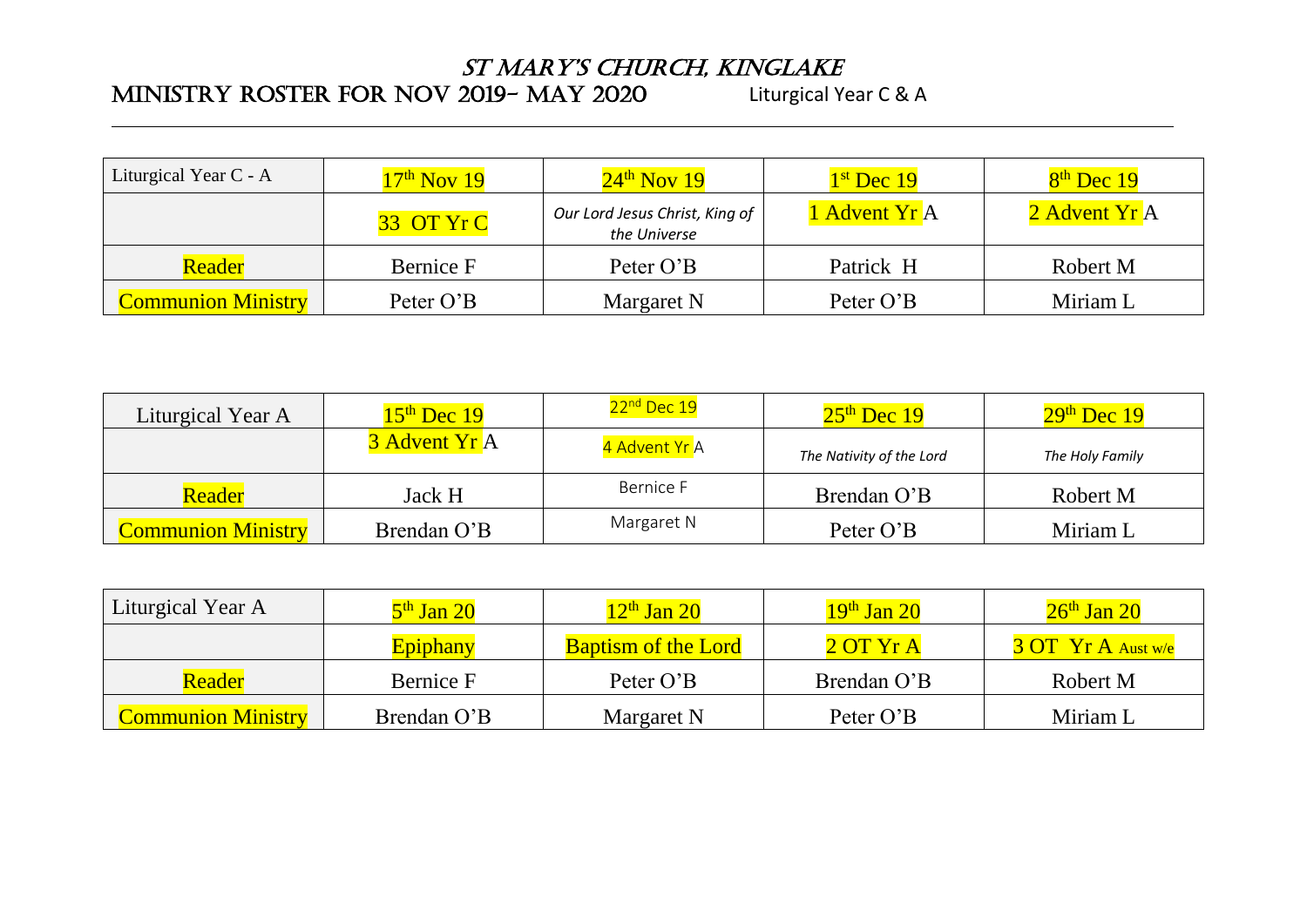## St Mary'S ChurCh, KinglaKe

## MINISTRY ROSTER FOR NOV 2019-MAY 2020 Liturgical Year C & A

| Liturgical Year A         | $2nd$ Feb 20                                      | $9th$ Feb 20 | $16th$ Feb 20 | $23^{\text{rd}}$ Feb 20 |
|---------------------------|---------------------------------------------------|--------------|---------------|-------------------------|
|                           | <b>Presentation of Lord</b><br>(Parish Feast w/e) | 5 OT Yr A    | $6$ OT $YrA$  | 7 OT Yr A               |
| Reader                    | Patrick H                                         | Bernice F    | Peter O'B     | Robert M                |
| <b>Communion Ministry</b> | Brendan O'B                                       | Margaret N   | Miriam L      | Peter O'B               |

| Liturgical YearA          | $1st$ Mar 20 | $8th$ Mar 20 | $15th$ Mar 20 | $22nd$ Mar 20 |
|---------------------------|--------------|--------------|---------------|---------------|
|                           | Lent 1 Yr A  | Lent 2 Yr A  | Lent 3 Yr A   | Lent 4 Yr A   |
| Reader                    | Brendan O'B  | Jake H       | Bernice F     | Peter O'B     |
| <b>Communion Ministry</b> | Margaret N   | Peter O'B    | Miriam L      | Margaret N    |

| Liturgical Year A         | $29th$ Mar 20 | $5th$ April 20   | $12th$ April 20           | $19th$ April 20 |
|---------------------------|---------------|------------------|---------------------------|-----------------|
|                           | Lent $5$ Yr A | Palm Sunday Yr A | <b>Easter Sunday Yr A</b> | 2 Easter Yr A   |
| <b>Reader</b>             | Brendan O'B   | Bernice F        | Robert M                  | Peter O'B       |
| <b>Communion Ministry</b> | Peter O'B     | Miriam L         | Margaret N                | Brendan O'B     |